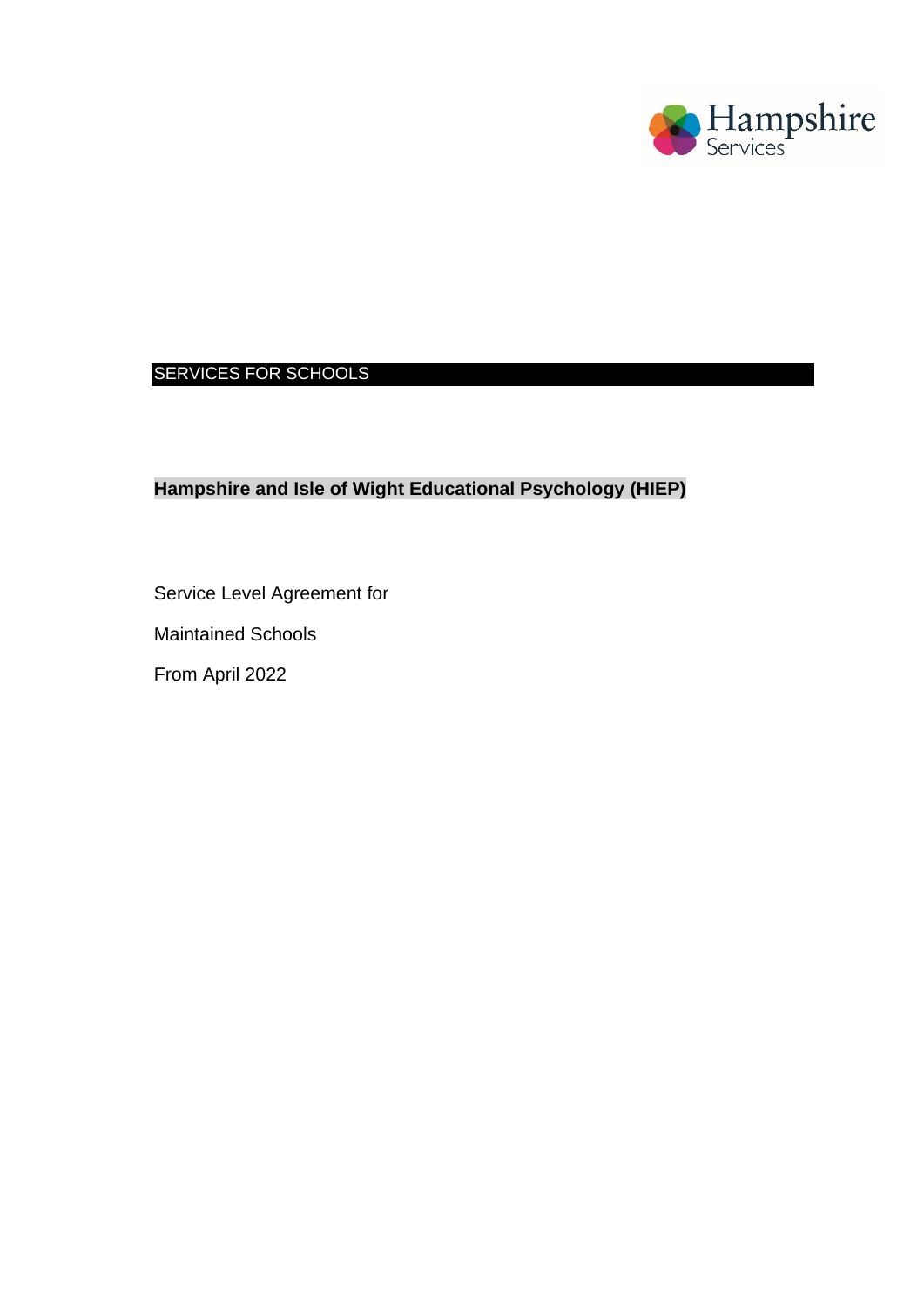# **Hampshire and Isle of Wight Educational Psychology (HIEP)**

### **Contents**

| Introduction                                                     | 3  |
|------------------------------------------------------------------|----|
| <b>Service Overview</b>                                          | 3  |
| The Benefits of HIEP                                             | 4  |
| <b>Our Service Commitment</b>                                    | 4  |
| <b>Our Services</b>                                              | 5  |
| <b>Additional Services/SLAs</b>                                  | 8  |
| Delivering the Service                                           | 8  |
| <b>Subscriptions and Charges</b>                                 | 9  |
| <b>Charges for Additional Services</b>                           | 10 |
| <b>Billing and Payment Method</b>                                | 10 |
| Memorandum of Agreement                                          | 11 |
| <b>Responsibilities of Parties</b>                               | 12 |
| <b>Resolving Disagreements</b>                                   | 13 |
| Data Protection                                                  | 13 |
| Glossary                                                         | 14 |
| Appendix: Applying Psychology to achieve lasting positive change | 15 |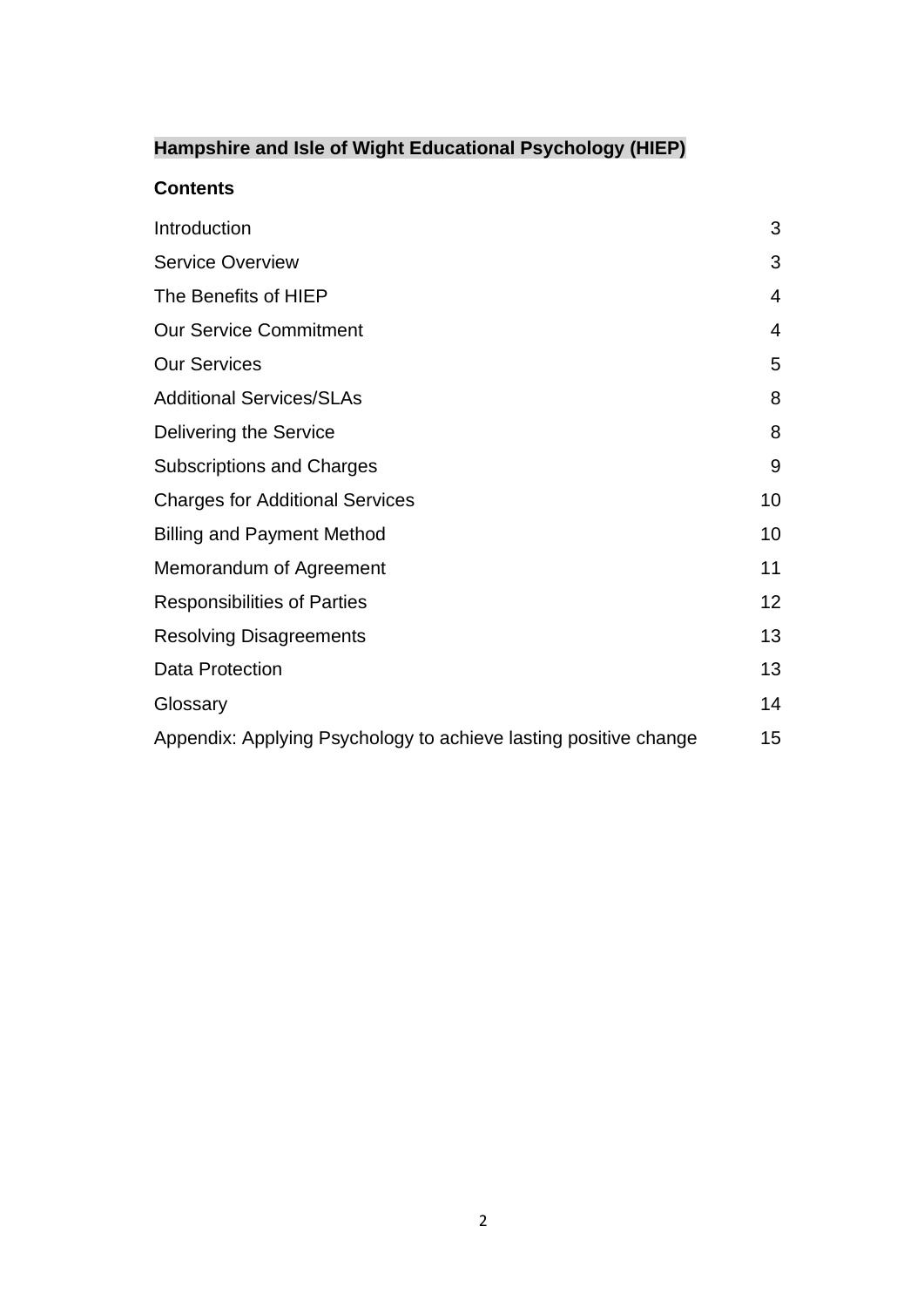### **Introduction**

Hampshire and Isle of Wight Educational Psychology (HIEP) is a dynamic, forward-looking team of professionally trained and highly skilled educational psychologists with a strong national reputation for innovative practice. We have a wealth of experience working closely with Hampshire schools to help all children, including those who require additional social, emotional and learning support.

We apply psychology to help all children and young people to flourish and to support the development of effective inclusive practices and teaching and learning approaches in schools. We work in collaboration with parents/carers and school staff to promote positive relationships, well-being and resilience, and learning, motivation and achievement.

Our large team of educational psychologists has a wide range of skills, expertise and specialist knowledge, which we use to explore the problems children and young people face, helping to improve their educational outcomes.

### **Service Overview**

The needs of children and young people are central in all we do. We highlight and draw on the strengths and capabilities of children, young people, families and professionals to work in partnership to create the best achievable outcomes.

As a psychological resource for our communities, HIEP is organised into four area teams (with office bases in Basingstoke, Farnborough, Havant and Winchester). Each team is led by an Area Senior Educational Psychologist, who is responsible to the Head of Educational Psychology.

Each team of educational psychologists works with children and young people aged 0 to 25, their schools, colleges and families.

Hampshire County Council continues to pay for a core service from HIEP. This makes provision to all communities across Hampshire and includes:

- Supporting schools following critical incidents and sad events
- Contributing psychological advice for a child or young person as part of an Education, Health and Care Needs (EHC) assessment, when this has been agreed by the Local Authority
- Contributing to Annual Reviews at the request of the SEN Service
- Providing expert advice for Special Educational Needs and Disability **Tribunals**
- Operating a telephone support line (at specified times each week) for parents/carers and school staff to discuss queries and to receive professional advice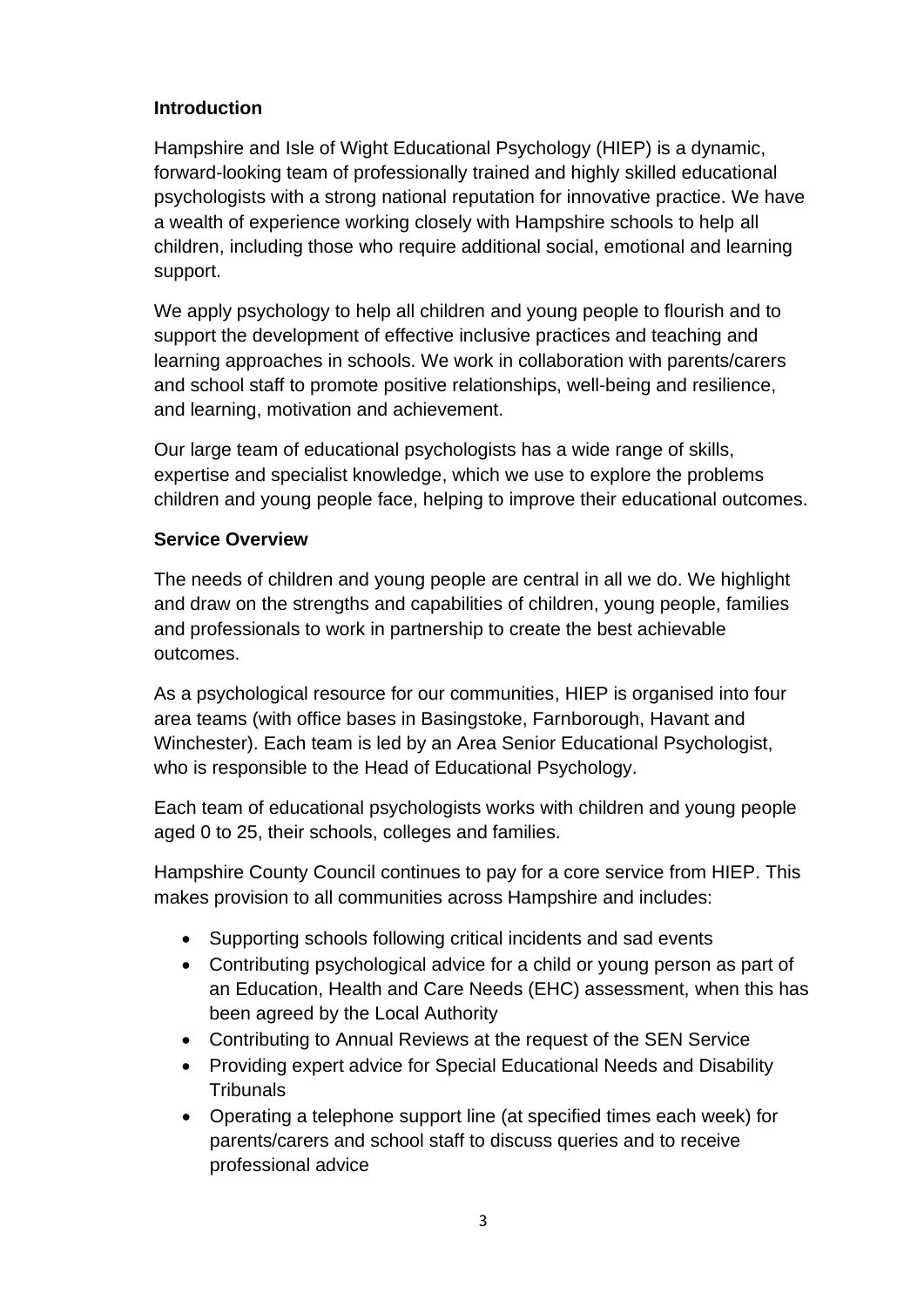Our core service does not include involvement in the plan-do-review process for children/young people with an Education, Health and Care Plan (EHCP).

Our traded services are available to all maintained and academy schools*,* and these include a range of high quality activities to help schools build their capacity to meet pupil needs.

### **The Benefits of HIEP**

A service level agreement with HIEP will enable you to benefit from:

- A dedicated "named contact" educational psychologist (EP) who will work with you to develop a detailed understanding of your school context, systems, needs and priorities
- A responsible professional partnership with a large team of over 70 educational psychologists, whose skills and expertise you can access via your named contact EP
- An educational psychology provider who is well connected within the Hampshire local community and can readily liaise with other local support services for children, young people and families
- Continuity for casework across non-statutory and statutory activities

### **Our Service Commitment**

We are committed to providing an accessible and responsive service and aim to respond to non-urgent telephone calls and e-mails within one working week or as agreed with your school.

Local office contact numbers:

- Basingstoke : 01252 814835
- Farnborough : 01252 814729
- Havant :  $02392\,441497$
- Winchester : 01962 876239

Office hours:

8.30am to 5pm, Monday to Thursday

8.30am to 4.30pm, Friday

It is possible outside these hours to leave a voicemail message. You can also contact the Area Senior Educational Psychologist or your named contact SLA EP via e-mail.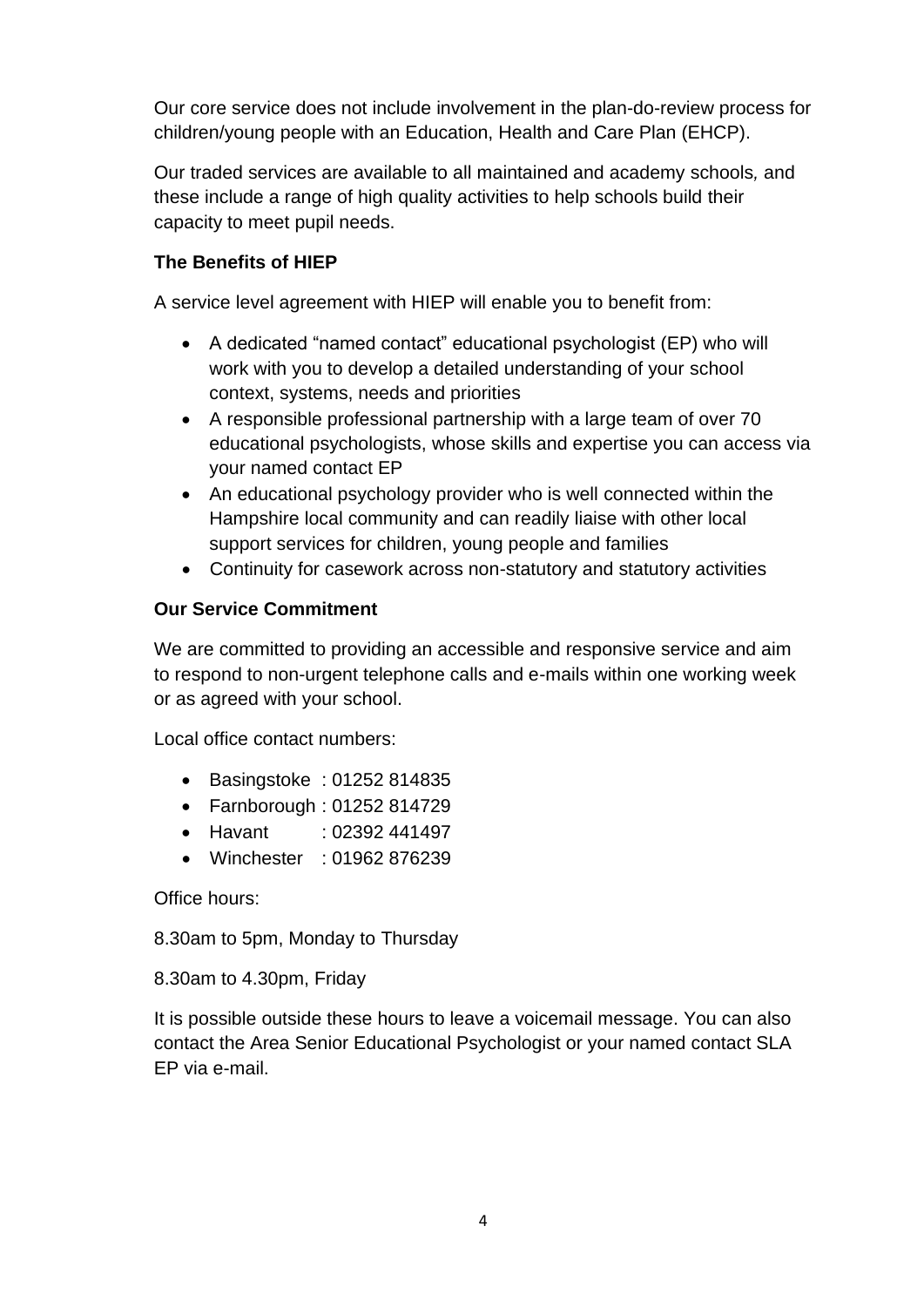- Any written reports/feedback will be sent to the named recipient(s) within a timescale agreed with you
- Our work is underpinned by the standards of conduct, performance and ethics of the Health and Care Professions Council (HCPC)\*
- Our educational psychologists and trainee educational psychologists have received enhanced Disclosure & Barring Service (DBS) checks, which are necessary for regulated activities, including regular contact and unsupervised working with vulnerable children and adults and those who work with them
- Schools will be invited to contribute to regular evaluations of the quality of our service and its impact on children/young people, families and schools

\* Members of staff who have joined the service immediately following completion of a doctorate programme in educational psychology may have to wait several months before they become registered with the HCPC. In these circumstances, prior to HCPC registration, work is closely supervised and reports are countersigned by experienced, senior educational psychologists.

### **Our Services**

You are able to specify the services you need from the full range detailed in this section. The following is not an exhaustive list and approaches can be developed in collaboration with schools.

## **1. Contributing to SEN Support and EHC planning and implementation**

- Assessment to clarify an individual's strengths and needs in relation to their thinking and learning or social and emotional development
- Meetings with children and young people (and application of psychological processes) to clarify their views and perspectives, and hopes for the future
- Collaborative, person-centred planning of interventions to meet identified needs (which may be multiple and complex), and to raise achievement
- Contributing to progress review meetings and jointly evaluating the impact of SEN Support interventions
- Planning intervention and reviewing impact of school approaches (i.e. plan-do-review)

## **2. Support for Vulnerable children**

- Delivery of evidence-based, individual therapeutic interventions, e.g. cognitive-behavioural approaches, mindfulness/relaxation
- Therapeutic group work alongside a member of school staff, for example, Circle of Friends\*, therapeutic story-writing\*, reducing and managing anxiety (e.g. exam anxiety), building pupil resilience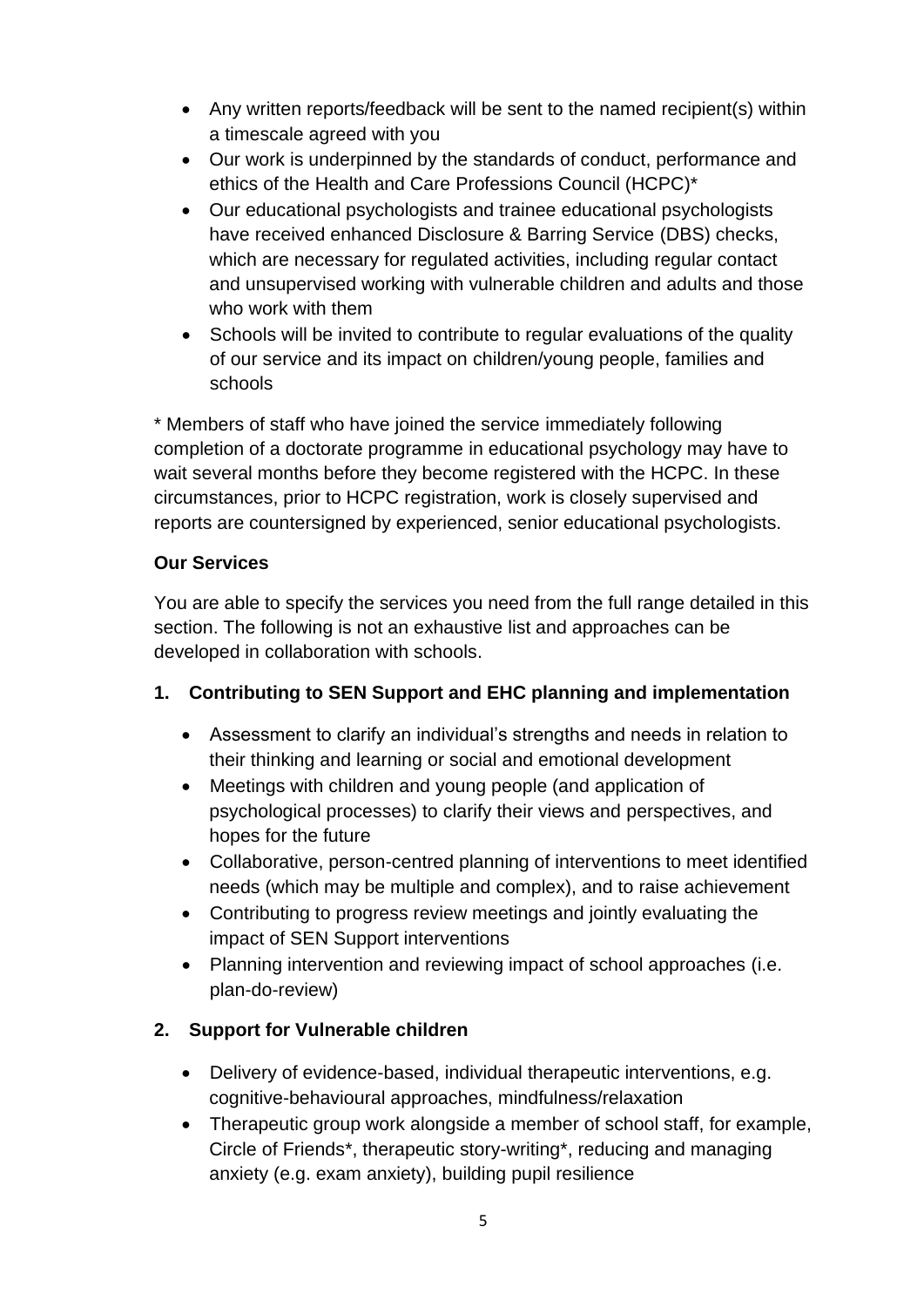• Targeted supervision for staff working with children and young people experiencing challenging life events (e.g. family breakdown, loss and bereavement)

## **3. Staff training**

All our training is designed to lead to better outcomes for children and young people through developing the skills of school staff. It is informed by the latest available evidence and is refined in conjunction with feedback from course participants. We can offer training and workshop sessions to small or large groups of staff, within or across schools, based on knowledge of your school context(s). Bespoke training can also be commissioned by schools or groups of schools to address your school improvement agenda as relevant.

## • **To support pupil learning and engagement**

Examples include:

- Supporting inclusion of children with social communication difficulties/autism
- Positive approaches to understanding pupil behaviour and achieving positive change
- Specific interventions for meeting the literacy needs and numeracy needs of children who are not meeting age-related expectations
- Creating thinking skills profiles for struggling learners to support task planning and effective independent learning

## **To support pupil resilience**

Examples include:

- Motivation and engagement: Getting the best out of learners
- Understanding and responding to attachment needs
	- o Supporting children who have experienced trauma
- Supporting children through loss and bereavement
- Promoting emotional wellbeing (of staff as well as children)
- Responding to specific issues such as bullying, test/exam anxiety, and support related to having a family member in prison
- Working with children and young people who:
	- are engaging in self-harm
	- have eating disorders
	- are engaging in sexually problematic and harmful behaviour
	- are concerned with issues of identity
- Use of the Personal Education Plan toolkit to provide effective support for children in care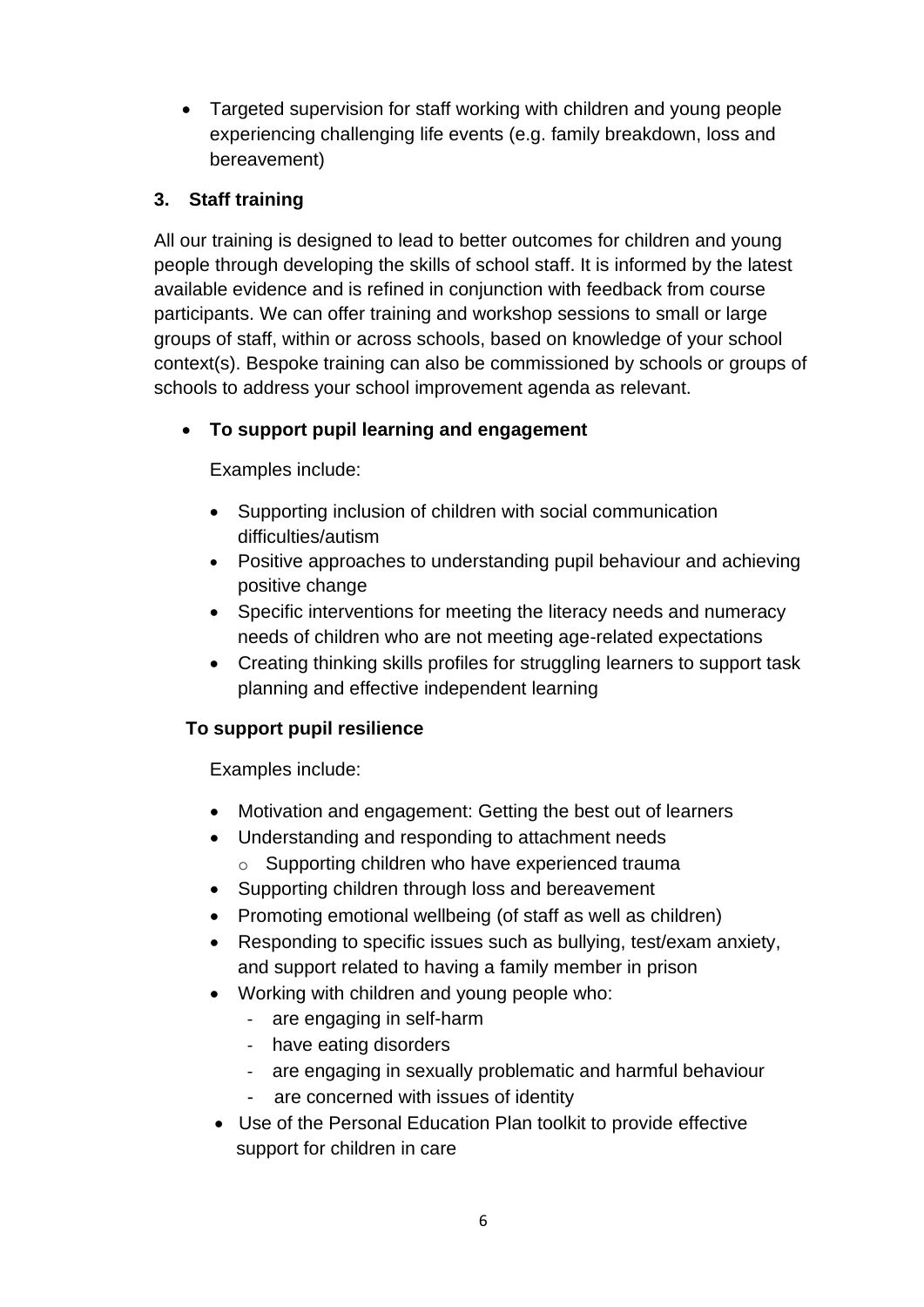A number of these topics are offered as centre-based courses. Please refer to the HIEP website for further details:

[www.hants.gov.uk/educationandlearning/educationalpsychology](http://www.hants.gov.uk/educationandlearning/educationalpsychology)

## **4. Staff development**

We are able to work with school staff over a period of time to help them develop role-specific knowledge, skills, confidence and resilience, and to enhance their professional growth. This can be achieved via a range of approaches, including:

- Individual coaching
- **Supervision**
- Observation and feedback
- Work Discussion Groups\*
- Promoting Effective Video-Enhanced Reflective Practice (VERP)\*
- Circle of Adults\* problem-solving sessions
- Conciliation training (managing meetings, managing interpersonal differences)

## **5. Whole school development activities**

We are able to assist you with:

- Policy development work, and the refinement of whole school systems, practices and procedures
- Evaluation of specific interventions and approaches to determine their efficacy and impact (i.e. action research to highlight "value-added")
- Analysis of staff and parent/carer perspectives about specific issues and proposals
- Establishing the evidence base for new approaches being considered

## **6. Support for families**

This can be provided for individual family members, family groups, or small groups of parents, and can include:

- Support and advice regarding: understanding and positively managing behaviour; child/teenage development; preparation for significant transitions and helping children adapt and cope following significant changes; preventing and dealing with exam stress
- Delivery of positive parenting programmes
- Provision of parent training workshops on specific themes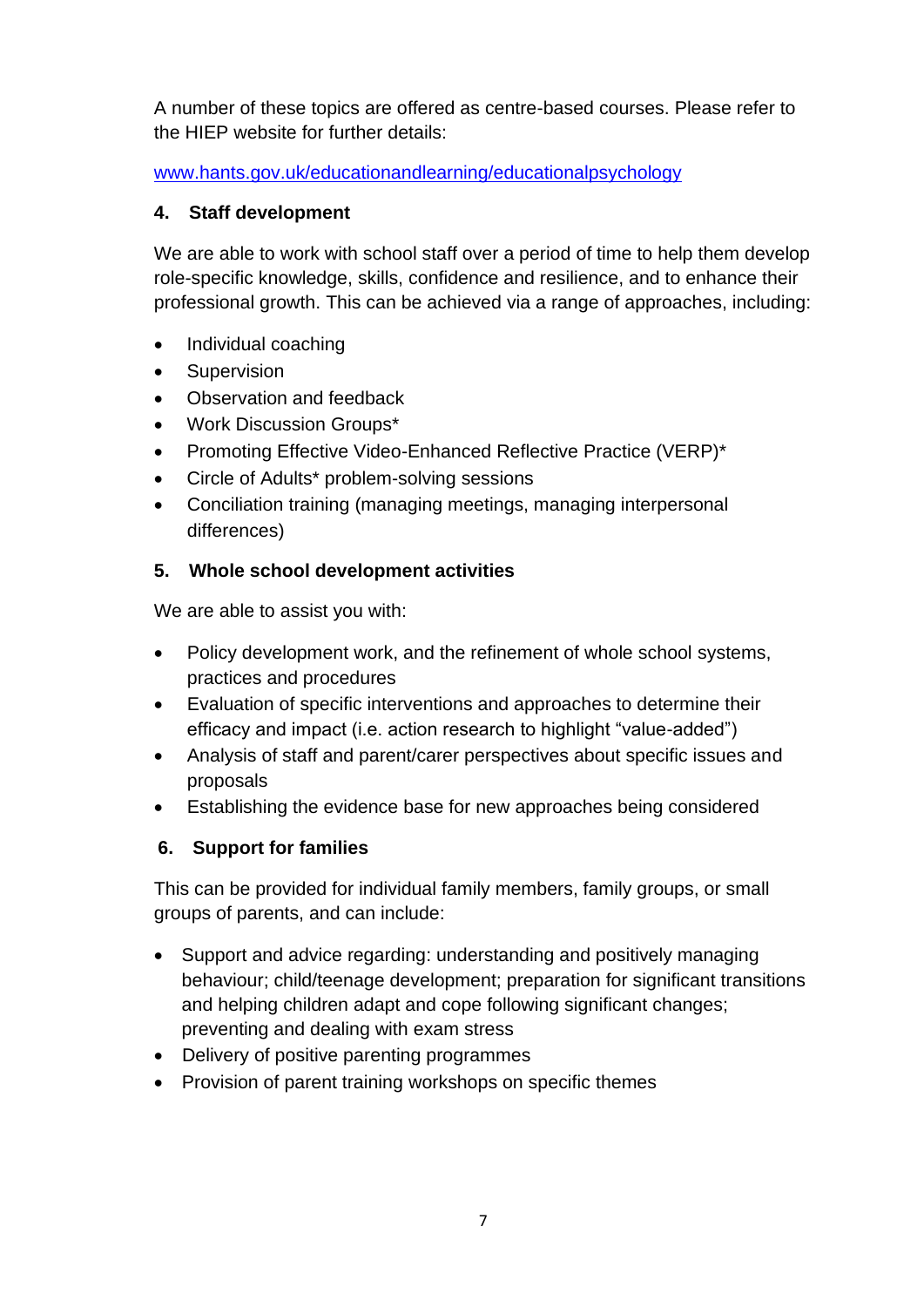In today's climate of ever changing demands and needs, we appreciate that you may be looking to involve us in different ways and at levels that fit both your desire for excellence and your school's priorities. We have developed a framework (see appendix) through which we can work together to meet the needs of your school community and maximise impact. The framework highlights how different degrees of involvement can bring about different degrees of impact. We know that a good intervention on its own is not always enough to bring about sustained change.

The framework acknowledges what is already working well in your school. Drawing on your strengths we can work with you to achieve your vision of how outstanding your school can be. Using the framework during consultation with an EP will help you clarify the level of SLA support you require.

*\*see Glossary (p 15)*

### **Additional Services/SLAs**

### *SENCo Circles*

HIEP facilitates half-termly Circles for groups of SENCos (each session lasts two hours). These allow SENCos to access practical guidance on supporting individual children and on group-selected aspects of SEN. The Circles provide SENCos with a professional network outside their immediate school environment, and help to ensure up-to-date knowledge in how best to support children and young people with SEN. SENCos report that the circles also support their well-being.

The annual cost for SENCo Circles (£298 per SENCo) can be added individually to your SLA subscription to create an all-in-one package of support.

ELSA and FEIPS supervision are also available through additional agreements which are highlighted as part of our ELSA and FEIPS training offer.

### **Delivering the Service**

- A named EP will plan activities in collaboration with your school staff, and endeavour to meet preferred timings for delivery of activities. It is expected that delivery of the total amount of SLA time will be spread across the financial year.
- An annual SLA planning meeting will be offered to schools so that a broad indication of the priority work during the months ahead can be provided. This is also an opportunity to review the activities and working practices that have been operating over previous months.
- We reserve the right to renegotiate the requested activities if the consequences of not doing so would lead the school or HIEP in to breaching their statutory responsibilities or their duty of care to children and young people.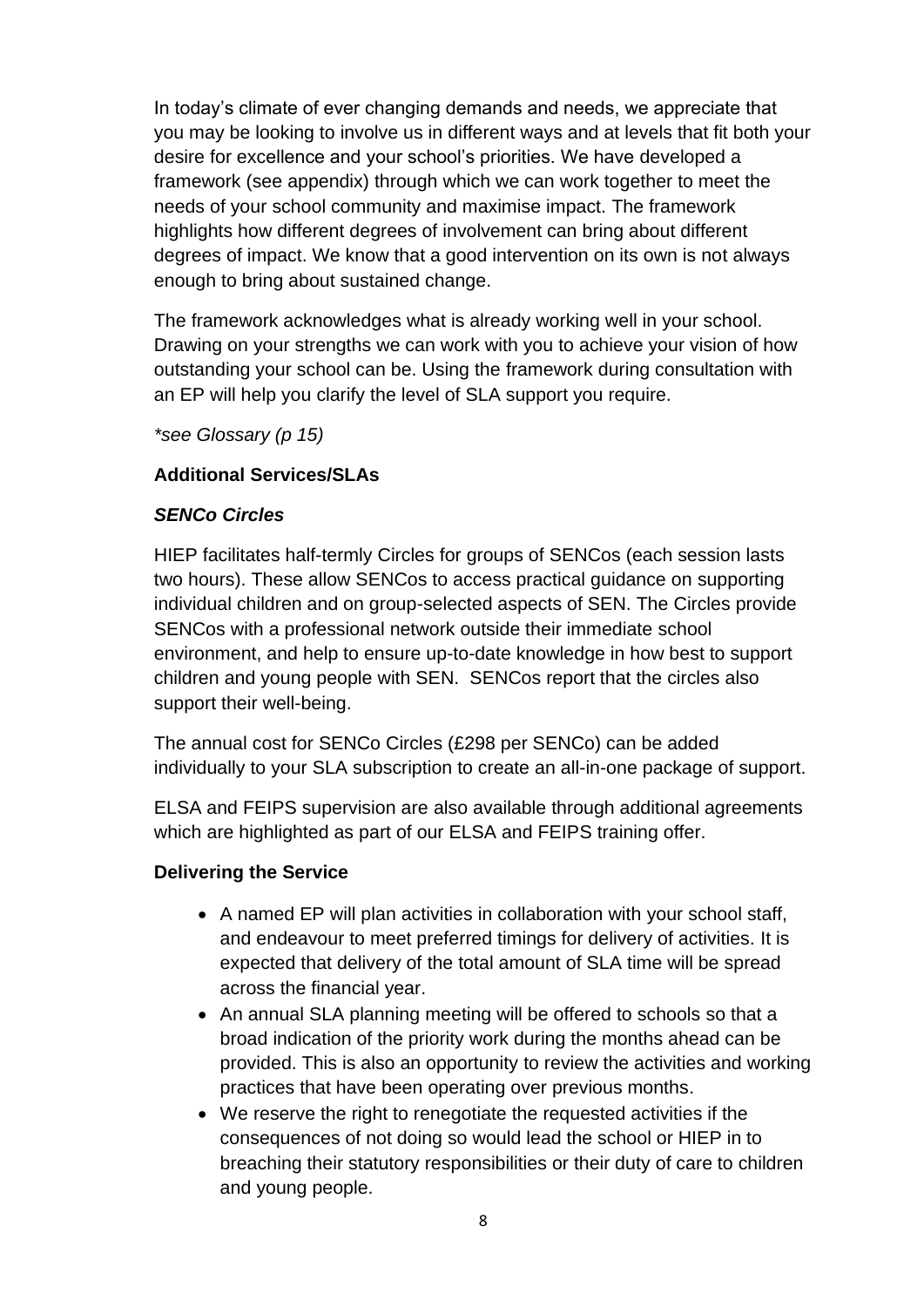- Educational psychologists will normally require preparation time to support the agreed activity and written feedback following a school visit is sometimes required. Preparation and writing time will be negotiated as part of the activity agreement.
- If an educational psychologist has to cancel an appointment due to short-term illness or other short-term unavoidable circumstance, a school will be notified as soon as possible and every effort will be made to provide mutually agreed alternative arrangements to supply the service.
- For longer term leave of absence or maternity leave, where necessary HIEP will endeavour to recruit suitable high calibre staff on a temporary basis to cover the leave period. If there is any hiatus in service delivery that cannot be covered in a timely way, schools will not be charged for services agreed but not delivered.
- Where a school cancels a visit at short notice (less than 48 hours) it may not be possible to find an alternative date for the activity and SLA time may be lost. In rare circumstances, it may not be possible to deliver a service because of unforeseen major events that are outside of the reasonable control of the service and that cannot be mitigated against. These could potentially cause longer-term disruption to service delivery. In such circumstances, the service will notify the school as soon as possible and a decision will be taken by the service regarding the implications for the SLA.
- By agreement with schools, trainee educational psychologists may also participate in delivering agreed activities under the supervision of an educational psychologist. Significant time will be given by HIEP to the trainee to both deliver the service and meet their learning needs.
- Parents who contact us directly will be advised to discuss their concerns with their child's school. Those parents requesting an EP assessment that has not been negotiated with the child's school will be directed to the website of the Health & Care Professions Council (HCPC) and/or the British Psychological Society (BPS). These sites provide details of registered private practitioners.

We want to know when we get it wrong or could do better so welcome any customer feedback whether it is comments, compliments or complaints. By letting us know how we are doing you can help us improve our service.

### **Subscriptions and Charges**

There are two levels of SLA subscription for individual schools, and you can choose the package which best fits your needs (one day equates to 6 hours of EP time). When considering your subscription level it is important to take into account the outcomes you are seeking (see the framework outlined in the appendix) and the necessary plan-do-review cycles for children receiving SEN Support or who have EHC Plans.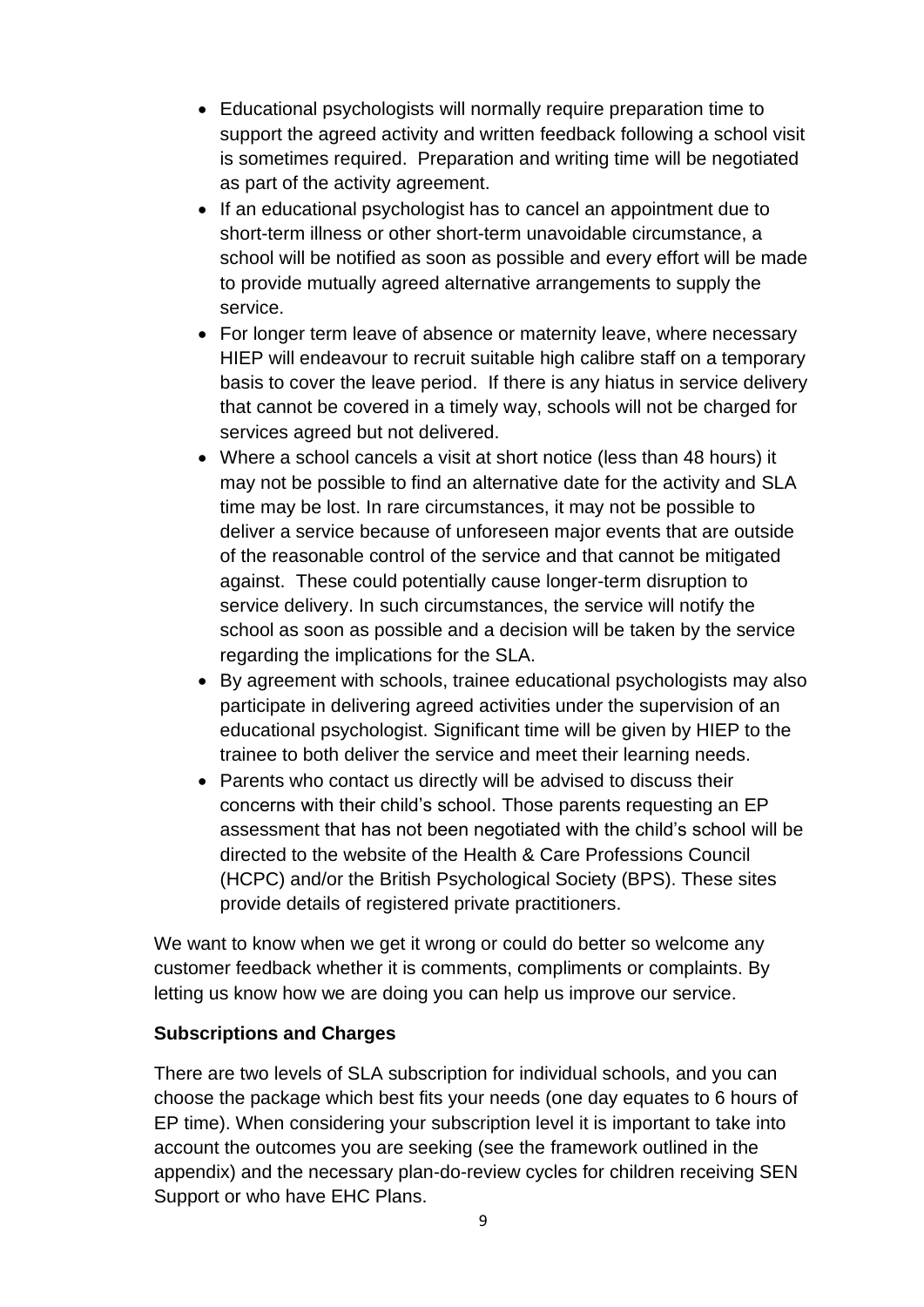- Partial subscription fewer than 3 days per year (each day charged at £680)
- Full subscription 3 days or more per year (each day charged at £598)

The rates per day are based on the average cost of employing an educational psychologist including overheads.

Prior to finalising your SLA with HIEP we recommend that a discussion takes place between the Head Teacher and the SENCo to consider not only the levels of pupil and family support that might be necessary, but also how HIEP could usefully contribute to the professional development of staff and the whole school development plan.

The chargeable time to deliver a particular service will include the total time necessary to provide the service, including preparation time and/or report writing time, not just the time spent in the school. Estimates of this time will be given in advance of the activity being agreed. Multi-agency / professional liaison time and contact with parents (including telephone discussion and home visits, where required), will also be included as part of the chargeable time.

It is not possible to carry over unused SLA time into the following financial year.

SLA subscription levels can be increased at the beginning of each financial year. Requests for additional activities during the course of the financial year may be agreed under exceptional circumstances and are subject to EP availability - the rate chargeable is the same as the existing subscription rate.

Hampshire County Council reserves the right to review prices annually in line with inflation and market conditions.

## **Charges for Additional Services**

The annual cost for participation in half-termly SENCo Circles is £298.

### **Billing and Payment Method**

- Charges will be actioned after 1 April each financial year. For maintained schools this will be applied via Journal Upload where charges for HIEP services including SLA, SENCo Circles, ELSA supervision and FEIPS Supervision are automatically collected for the financial year.
- Where an additional service bevond the SLA subscription level has been provided, this will be charged for using the Council's internal trading procedure (transfer).
- Charges will be detailed in the school's financial statement and regarded as accepted unless disputed within 28 days. Any queries regarding charges should be raised immediately with the relevant HIEP Support Services Manager: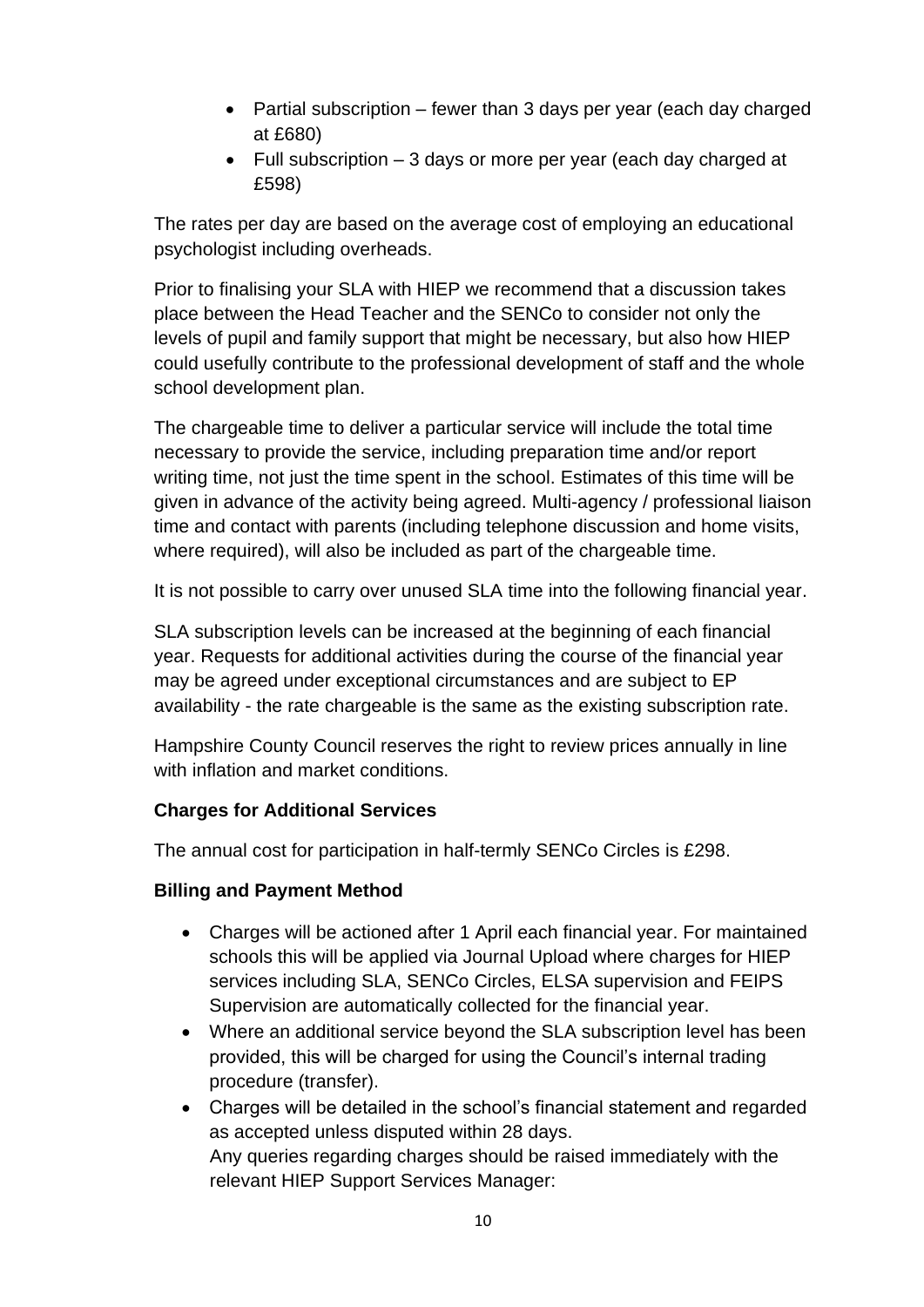| North: |                     | Sarah Cummins Tel 01252 814835 | sarah.cummins@hants.gov.uk |
|--------|---------------------|--------------------------------|----------------------------|
| East:  | Sara Hutton         | Tel 01252 814729               | sara.hutton@hants.gov.uk   |
| South: | Claire Lyne         | Tel 023 9244 1497              | claire.lyne@hants.gov.uk   |
| West:  | <b>Allison Head</b> | Tel 01962 876239               | allison.head2@hants.gov.uk |

#### **Memorandum of Agreement**

#### **Parties**

This agreement is made between the governing body of the school (the client) and Hampshire and Isle of Wight Educational Psychology, Hampshire County Council (the service provider).

#### **Duration**

This agreement will commence on 1 April 2022 and will continue in force until terminated by a party in accordance with the terms of this agreement. A party can terminate this agreement by giving at least three months' notice in writing to the other party.

#### **Review**

The service provider will carry out a review of the service annually and such review may relate to:

- i) Any charges payable under this agreement;
- ii) Service levels;
- iii) Performance standards;
- iv) Personnel and contractors engaged in the provision of the services covered by this agreement;
- v) Working arrangements;
- vi) Other relevant contractual issues.

The service provider will notify the client of any proposed changes or variation to the service at the earliest possible opportunity.

#### **Notice**

Any notice required to be given under this agreement, must be in writing and sent to the address of the other party as set out in this Agreement, or as otherwise specified by the relevant party.

Any notice to the service provider must be sent to the relevant HIEP Support Services Manager: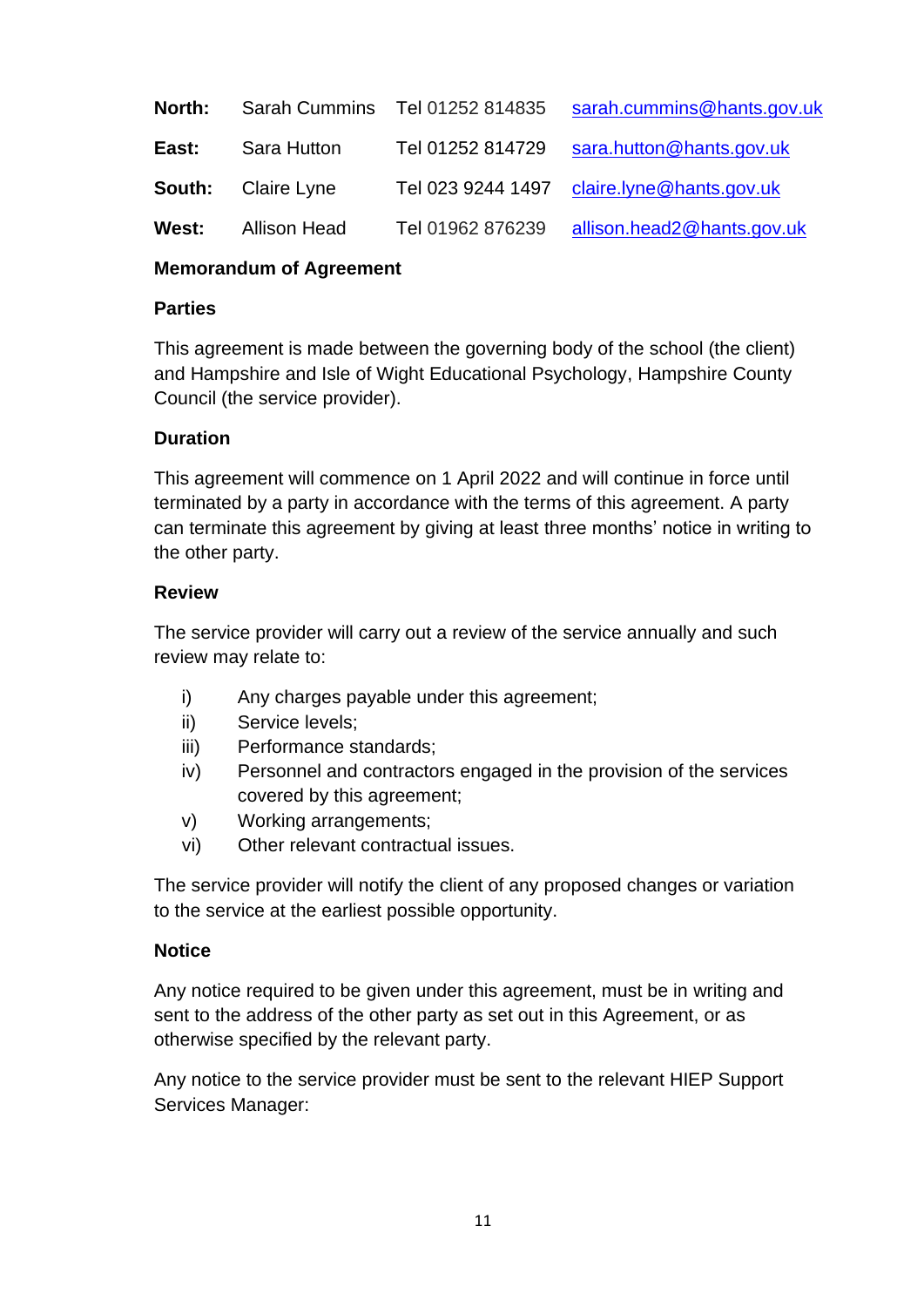| North: |              | Sarah Cummins Tel 01252 814835 | sarah.cummins@hants.gov.uk |
|--------|--------------|--------------------------------|----------------------------|
| East:  | Sara Hutton  | Tel 01252 814729               | sara.hutton@hants.gov.uk   |
| South: | Claire Lyne  | Tel 023 9244 1497              | claire.lyne@hants.gov.uk   |
| West:  | Allison Head | Tel 01962 876239               | allison.head2@hants.gov.uk |

#### **Intent**

The intent is to regulate dealings between the parties by setting out respective obligations relating to performance and payment for services

#### **Responsibilities of Parties**

We will:

- Provide an ethical, competent and professional service, underpinned by integrity and respect
- Deliver services in a responsive and helpful manner at all times
- Provide a named contact educational psychologist to negotiate the delivery of SLA activities
- Actively review the quality of service delivered, through consultation with customers including schools, children, young people, parents, carers and communities
- Keep to agreed time commitments and inform you as soon as possible in the event of sickness or unexpected absences

We will expect schools to:

- Identify a named person as the first point of contact for HIEP staff to plan work tasks and activities
- Promote and facilitate parent/carer attendance at meetings, and ensure that key members of staff are given time to meet with the EP
- Obtain informed, signed consent from parents/carers/young people as appropriate, prior to any direct observation of a child/young person by an EP, or individual assessment work with them
- Prepare children/young people where appropriate prior to direct EP involvement by telling them what to expect
- Provide access to relevant school information/documentation (such as individual plans, progress and attainment data, analysis of ABCC charts)
- Keep to agreed time commitments and liaise effectively with us to ensure that high quality provision can be maintained, for example through informing us promptly about pupil absences
- Plan effectively to ensure that activities are spread across the year
- Provide feedback and contribute to evaluation of activities delivered by **HIFP**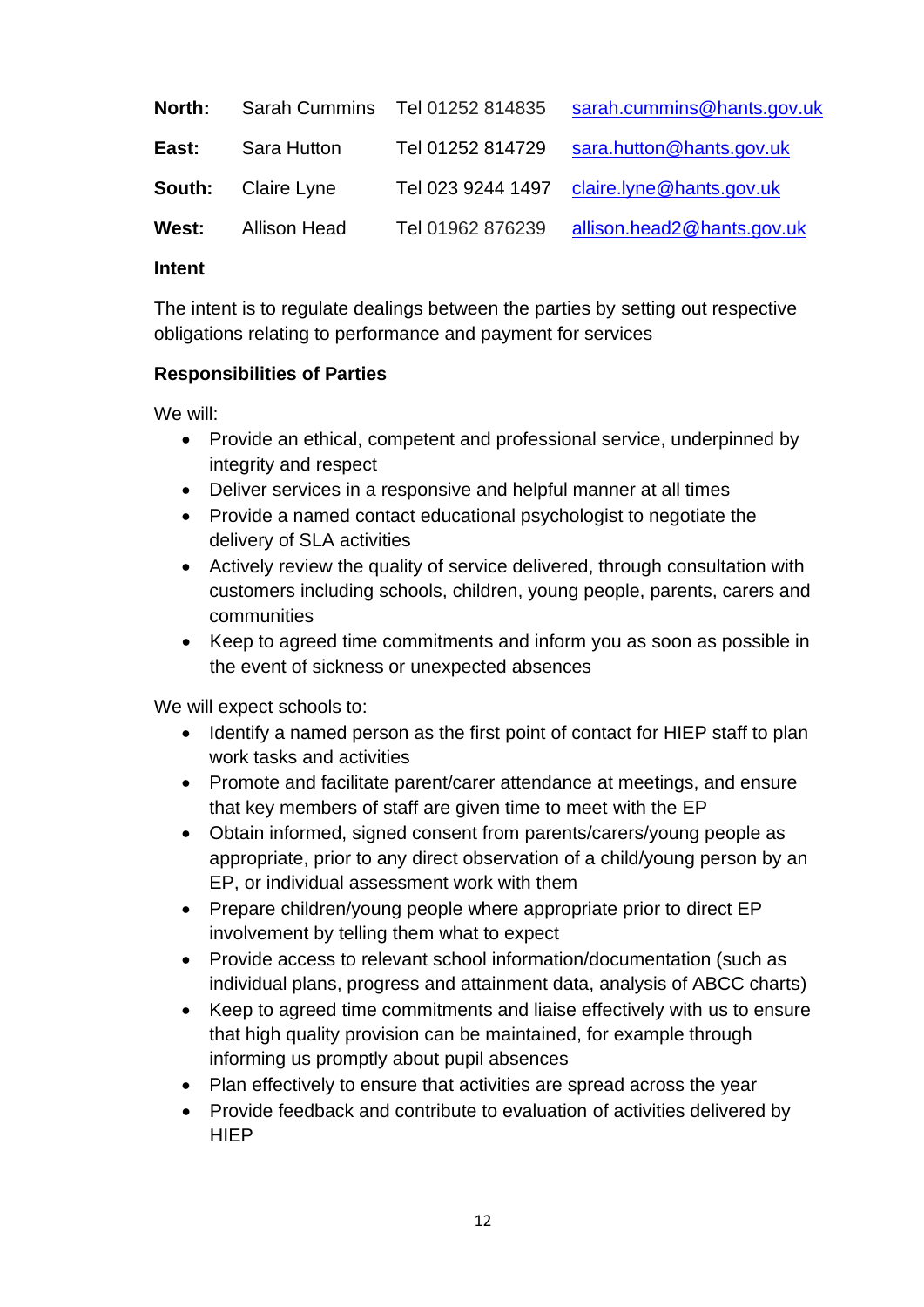### **Resolving Disagreements**

Our staff will always do their best to ensure that the service we provide meets and, we hope, surpasses your expectations. We know that sometimes this may not happen. Be reassured that we will always do our best to put things right and most importantly, we promise always to treat you with care and respect.

Any concerns or complaints about the level or quality of service should firstly be made to the member of staff providing the service.

Customers who consider they have not received an adequate response from the member of staff should contact the relevant Area Senior Educational Psychologist:

- **North Area Team** Dan Taylor; Tel: 01252 814835; [dan.taylor@hants.gov.uk;](mailto:dan.taylor@hants.gov.uk) Dame Mary Fagan House, Basingstoke.
- **East Area Team** Julia Powell; Tel: 01252 814727; [julia.powell@hants.gov.uk;](mailto:julia.powell@hants.gov.uk) Rushmoor Borough Council Office.
- **South Area Team** Rebecca Murphy; Tel: 023 9244 1497; [rebecca.murphy@hants.gov.uk;](mailto:rebecca.murphy@hants.gov.uk) Havant Public Service Plaza.
- **West Area Team** Anna Nolan; Tel: 01962 876239; [anna.nolan@hants.gov.uk;](mailto:anna.nolan@hants.gov.uk) Four Chimneys, Winchester.

If there are still matters to be addressed, a written complaint should be made to:

Julian Radcliffe, Head of Educational Psychology, Children's Services, Hampshire County Council, Queen Elizabeth II, **Winchester** SO23 8UG. Telephone: 01962 846398. e-mail: Julian.Radcliffe@hants.gov.uk

If mutual confidence in the continuation of this service level agreement cannot be restored, it may be terminated by either party by giving three months' notice in writing.

### **Data Protection**

HIEP will provide the services in this agreement in line with Hampshire County Council policies and will work in a way which is compliant with the Data Protection Act (1998) and the General Data Protection Regulation (GDPR 2018).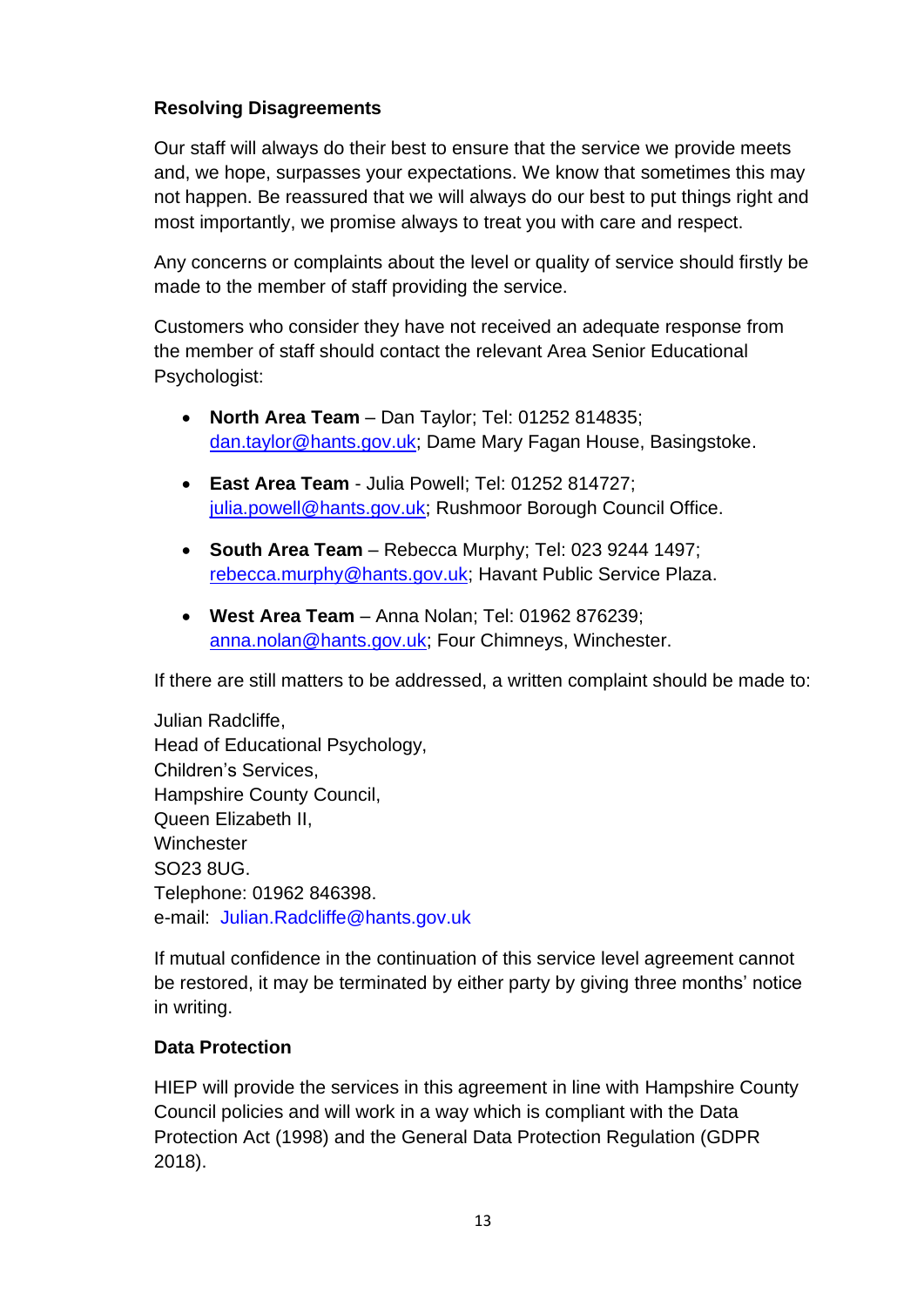### **Glossary**

- Circle of Adults a specific, pupil-focused process that encourages reflective problem-solving, and evolves hypotheses and strategies for better understanding and supporting unmet needs
- Circle of Friends a group intervention for an identified child/young person who is experiencing difficulties with peer relationships. The intervention promotes positive interactions and relationships between the target individual and their peers
- Therapeutic story-writing an approach which works with the metaphors in stories written by pupils to address emotional issues that are getting in the way of their learning
- Video-Enhanced Reflective Practice (VERP) involves change through building on strengths (doing more of what works and doing less of what doesn't work), then looking at the impact of the changes. This 'reflect, do and review' cycle is deepened by skilled coaching and the use of video feedback
- Work Discussion Groups sessions for school staff that focus on challenging situations with pupils and which help them develop a deeper understanding about the meaning of behaviours and the emotional factors that impact on teaching and learning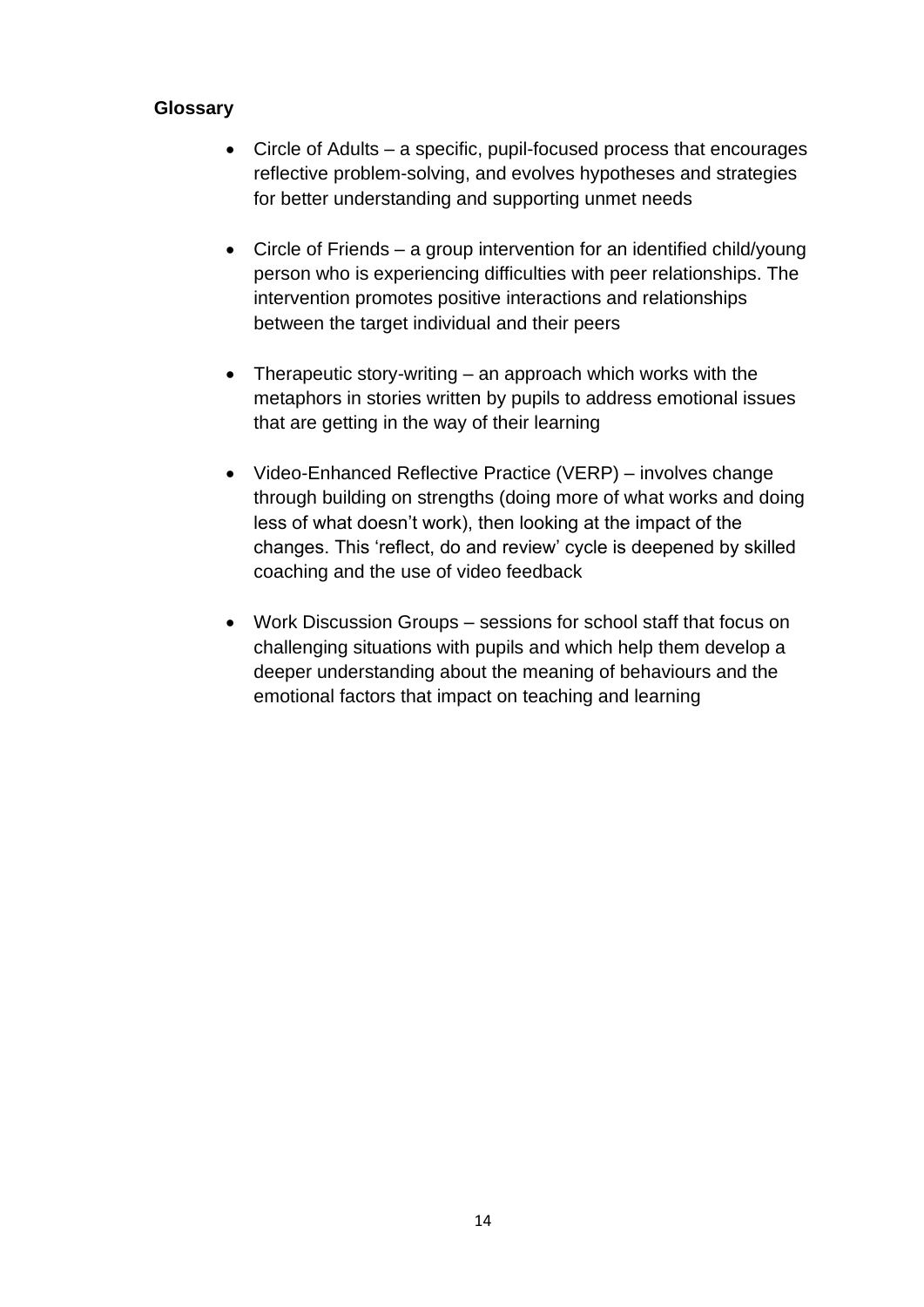### **Appendix: Applying Psychology to achieve lasting positive change**

|    | • Raise awareness of current situation to plan for the future<br>• How are things now and what do you want to be different?         |
|----|-------------------------------------------------------------------------------------------------------------------------------------|
| 2. | • Shift perceptions and attitudes, develop knowledge and skills.<br>. What do you need to know and why do you need to know it?      |
| 3. | • Change what people do.<br>• How will you do it?                                                                                   |
| 4. | • Change organistaional practice, benefit children/young people.<br>. What next; how to develop, maintain positive change and grow? |

We can work with different parts of your school community; children and young people, staff and families. This framework has been designed to be adaptable and responsive to your circumstances and the needs of your children and young people. It is informed by research which highlights the significance of planning for effective implementation, as well as focusing on the intervention itself, in order to maximise positive outcomes for children and young people. Here are some examples of what our model may look like in practice, in relation to these groups. The examples given are illustrative only and are by no means exhaustive. Talk to your contact EP about other ways in which we can work in your school.

#### **Work focused on children and young people**

- 1. Raise awareness of current situation to plan for the future The Aim: Key adults and a child/young person concerned are more aware of the different factors contributing to his/her complexity of need. Examples of practice: consultation and sharing information gathered via observation.
- 2. Shift perceptions and attitudes, develop knowledge and skills The Aim: Helping key adults and a child/young person to apply their understanding of the situation to plan for change. Examples of practice: assessment, observation, ongoing consultation, person centred work, therapeutic interventions.
- 3. Change what people do. The Aim: Support key adults to implement, monitor and evaluate the effectiveness of interventions. Support the child/young person to do things differently.

Examples of practice: ongoing review meetings, assessment, action research and evaluation, therapeutic interventions.

4. Change organisational practice, benefit children/young people. The Aim: The school is enabled to provide interventions and support for other children with similar needs.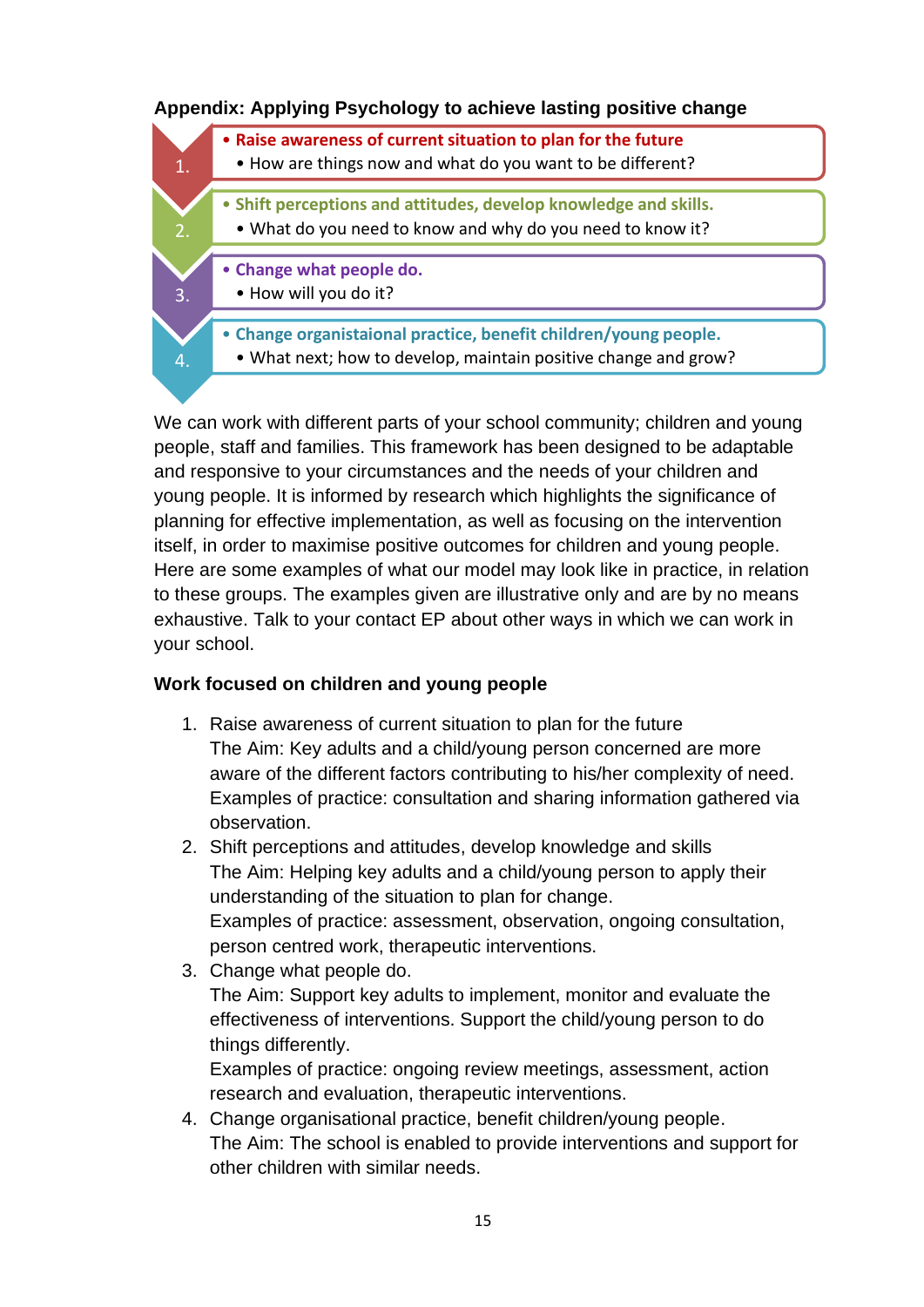Examples of practice: planning meetings, policy development, work discussion groups, extended training.

## **Work focused on school issues and staff professional development**

- 1. Raise awareness of current situation to plan for the future. The Aim: Exploring current priorities and challenges around a specific area (e.g. staff well-being, mental health of children/young people, attachment, autism etc) and identifying best hopes for change Examples of practice: training session or meeting focusing on planning and analysis of school needs.
- 2. Shift perceptions and attitudes, develop knowledge and skills. The Aim: Helping staff to identify the skills they'd like to develop and approaches they'd like to apply. Examples of practice: work discussion groups, coaching sessions, follow-up workshops to awareness-raising training.
- 3. Change what people do. The Aim: Helping staff to trial new approaches, evaluate their impact and remain motivated to further develop new skills. Examples of practice: ongoing review meetings, action research.
- 4. Change organisational practice, benefit children/young people. The Aim: The school acts proactively to develop an ethos which meets the needs of the wider school population. Examples of practice: planning meetings, policy development, work discussion groups, extended training.

## **Work focused on families**

1. Raise awareness of current situation to plan for the future. The Aim: Families are helped to reflect on their needs and those of their child.

Examples of practice: family centred consultation, person centred work.

2. Shift perceptions and attitudes, develop knowledge and skills. The Aim: Helping families develop their understanding of their child and ways to support him/her.

Examples of practice: person centred work, parent/carer groups, training.

- 3. Change what people do. The Aim: Supporting families to put strategies in place and work alongside school staff. Examples of practice: Video Interaction Guidance, Story Links, consultations, home visits.
- 4. Change organisational practice, benefit children/young people. The Aim: Families have the opportunities to share their struggles and celebrate their successes with one another and so continue implementing helpful strategies.

Examples of practice: parent/carer groups, training sessions.